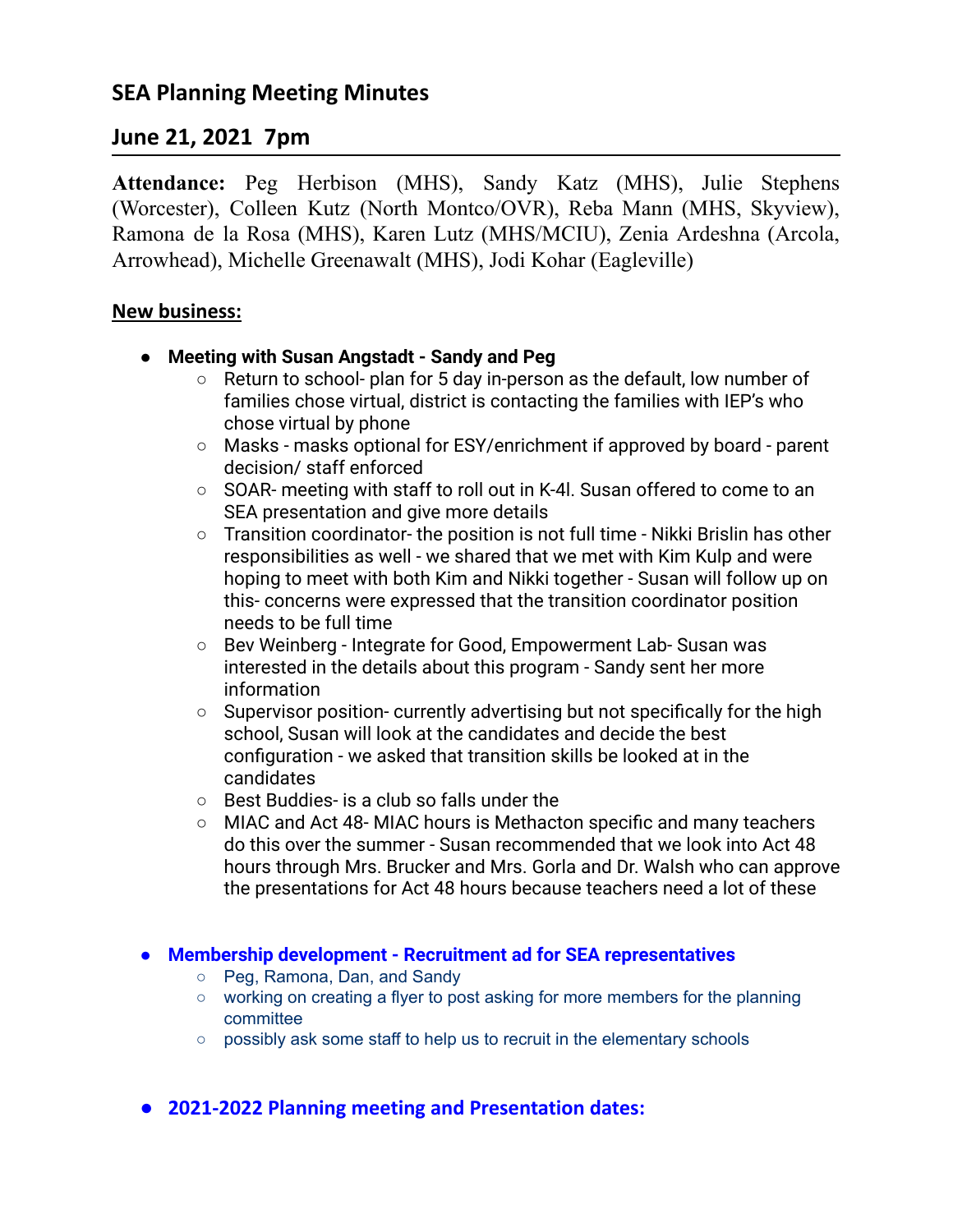- 7-9pm, Zoom and/or In person next year
- discussed possibly keeping the presentations on Zoom because we were able to get speakers that we couldn't have gotten in-person but we lose the networking aspect- will send out a survey to the larger distribution list to see what the preference is
- Summer Strategic Planning Session date 7/26, 7-9pm
- Possible presentation dates: 10/21, 11/18, 1/20, 2/17, 3/17, 4/21, 5/19
- Possible planning committee meeting dates:
- Will set up more social events this year since we can YAY!
- **● Presentation Topic Ideas:**
	- ❏ **ESY Kate Metcalf/Maria Winters**
	- ❏ **Transition (OVR, Nikki Brislin and Kim Kulp)**
	- ❏ **Transition Return to In person**
	- ❏ **SS/SSDI/Waivers with Bruce H. Sham- Colleen**
	- ❏ **SOAR with Dr. Susan Angstadt**
	- ❏ **Alternative treatments/therapies- possibly Theraplay speakers Peg**
	- ❏ **Sensory integration/issues- Peg**
	- ❏ **Wrap around services/ behavioral services**
	- ❏ **Executive Function**
	- ❏ **Ask the Attorney possibly have Lily organize this again**
	- ❏ **Think college**
	- ❏ **Sexual education for special needs- Lynn Medley might know someone or Autism Society of America or Autism Speaks - Ramona**
	- ❏ **Digitibility**
- **● Graduation ideas purple Best Buddies sash at graduation for all members**

## **Old business/Updates:**

- **● Unified Sports Update**
	- ❏ **Bocce** is in the works it's a winter sport need to start planning in August ❏ **Raise the Roof Fundraiser - Unified Sports Canopy Tent**
		- ❏ **Donor Thank you - Checks (Michelle); Venmo? Sandy will send out the list for us to look at to see who we have emails for - Sandy will send out a list and we can all look to see who's emails or addresses we can provide**
		- ❏ **Will present the tent to the coaches/kids possibly at Homecoming - have announcer thank all the donors?**
		- ❏ **There is extra money. The tent cost 1800. Will use the extra to give the coaches a gift and possibly use the rest for a cart for the weights or give it to the team to start a booster club fund**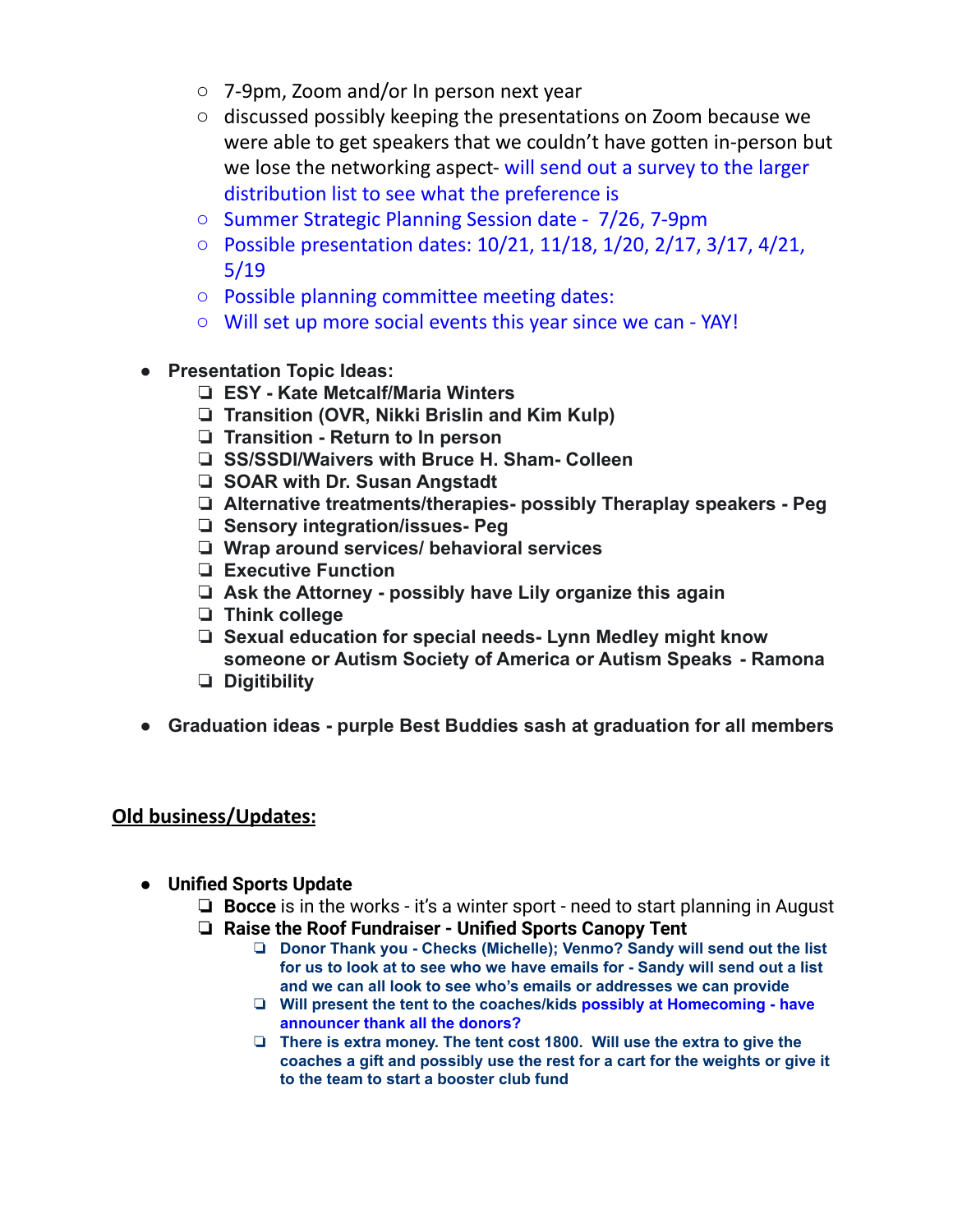| <b>Balance:</b> | \$414   |
|-----------------|---------|
| Total           | \$2,214 |
| <b>Checks</b>   | \$699   |
| ∣Venmo          | \$1,515 |

### **● PA Inclusion Collective Update**

### ❏ **Planned series on Universal Design for Learning in the Spring 2022**

- **● DEI update**
	- ❏ DEI Taskforce Community run by Dr. Darby celebrated its one year anniversary this past weekend - several speakers at the event including Ramona:)
	- ❏ Methacton DEI run by Dr. Mangano Each of the subcommittees is looking at the survey data and eventually it will be available to the public overall committee is also meeting this week - They are supposed to put a DEI director in place

### **● YouTube channel**

- has the Financial Strategies presentation
- Can be used for future recordings
- not sure if its public or private

#### **● SEA Social Opportunities**

- ❏ Craft Party parents or kids?
- ❏ Scavenger Hunt
- ❏ Adult Meet Up at Park (socially distanced)
- ❏ Zoom Game Night

#### **Budget:** Michelle, Treasurer

- Our SEA balance is \$2,446
- plan to contribute to the PA Inclusion Collective series again probably \$500

#### **Fundraisers:**

**○ Yoga with Aim High (Kelley Ludwig): spoke with Maureen Stanford and she said Aim high would definitely do a fundraiser for SEA. She said they can do an adult thing and a kid thing if we wanted. She said she will play/sing at them as well and she would do it for free. It would have to be outside**